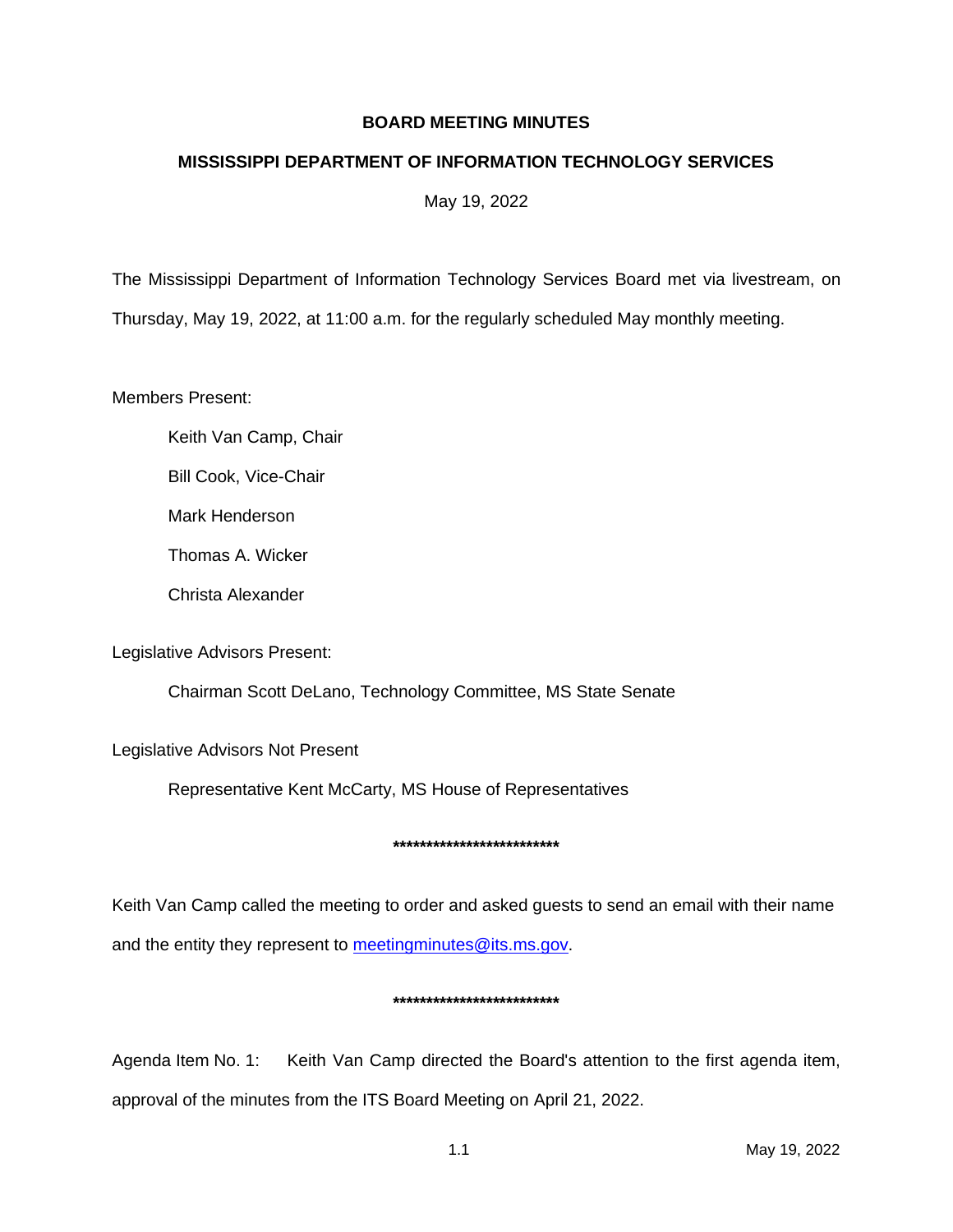On motion by Bill Cook and second by Tom Wicker that the minutes of the meeting on April 21, 2022, be approved as written:

Motion carried; unanimously.

### **\*\*\*\*\*\*\*\*\*\*\*\*\*\*\*\*\*\*\*\*\*\*\*\*\***

Agenda Item No. 2: Khelli Reed, Dr. Paul Byers, State Epidemiologist, Melody Winston, Director, Office of Communicable Diseases, and Stephanie Hedgepeth, Director, Office of Health Information Technology Support, presented the overview and request to issue RFP No. 4416- 46072 for the acquisition of an Integrated Disease Surveillance Platform for the **MISSISSIPPI STATE DEPARTMENT OF HEALTH (MSDH)**. The staffs of ITS and MSDH jointly requested approval to advertise and publish RFP No. 4416-46072 for the acquisition of an Integrated Disease Surveillance Platform for the MSDH.

On motion by Bill Cook and second by Mark Henderson that the staff recommendation be approved:

Motion carried; unanimously.

### **\*\*\*\*\*\*\*\*\*\*\*\*\*\*\*\*\*\*\*\*\*\*\*\*\*\***

Agenda Item No. 3: Robert Martinez, Ellen Swoger, CIO-Applications, and Steven Reed, Epic Program Manager Sr, presented Project No. 47057, requesting approval of an exemption for **UNIVERSITY OF MISSISSIPPI MEDICAL CENTER (UMMC)** to request proposals for the acquisition of an Enterprise Document Management System. The staff of UMMC requested approval of the exemption request at a total estimated 5-year lifecycle cost of \$5,410,520.25. UMMC will solicit proposals in accordance with all statutory requirements for such acquisitions. On motion by Bill Cook and second by Tom Wicker that the staff recommendation be approved: Motion carried; unanimously.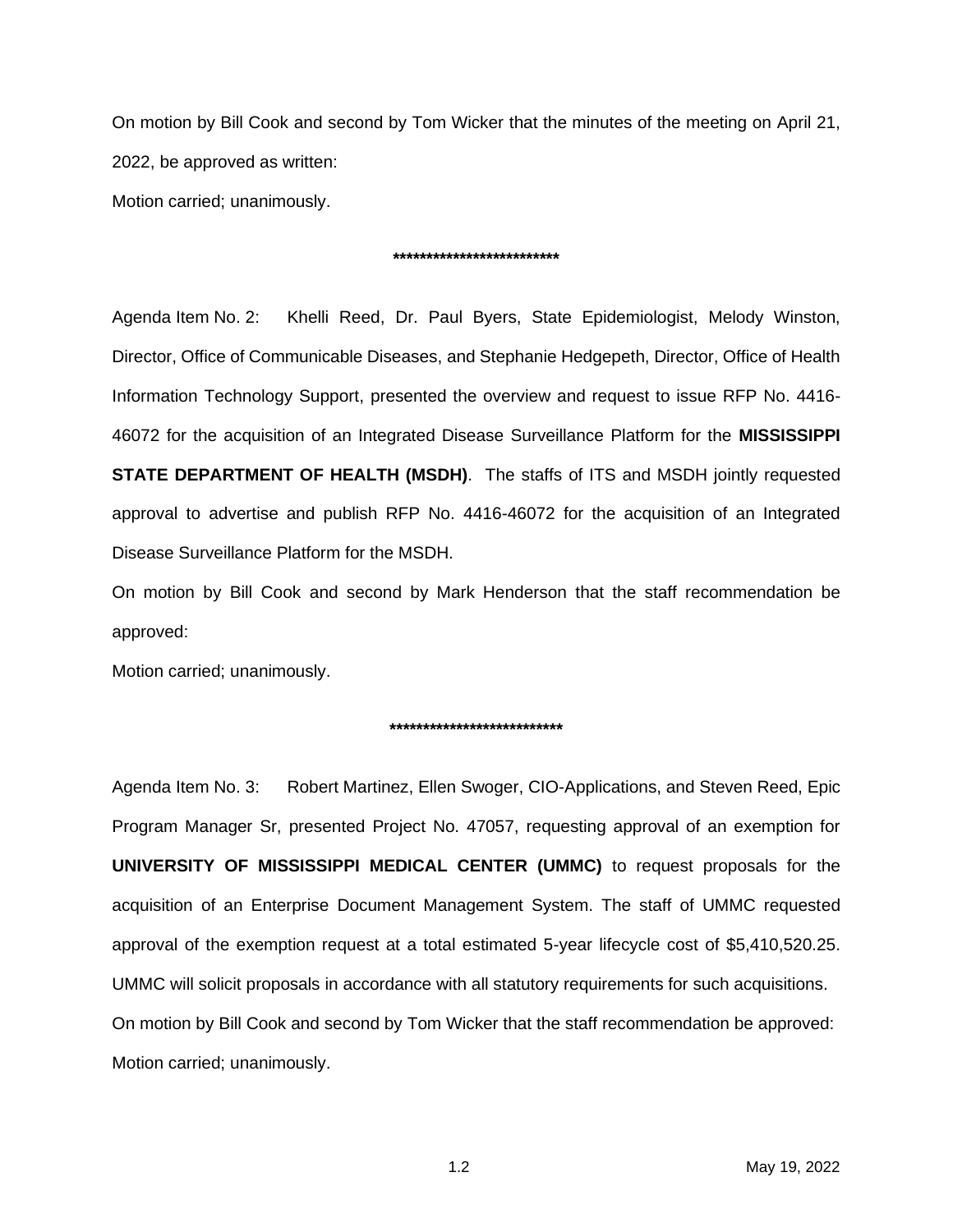Agenda Item No. 4: Courtney Harper, Ellen Swoger, CIO-Applications, and Blakeney Wells, IT Contract Administrator, presented Project No. 47123, requesting approval for an increase to the initial exemption request for the Enterprise Health Care Information (EPIC) system for the **UNIVERSITY OF MISSISSIPPI MEDICAL CENTER (UMMC)**. The staff of UMMC requested approval of this \$13,805,750.00 increase to the original exemption request, for a revised not-toexceed total estimated 15-year life cycle cost of \$118,822,483.00.

On motion by Bill Cook and second by Tom Wicker that the staff recommendation be approved: Motion carried; unanimously.

#### **\*\*\*\*\*\*\*\*\*\*\*\*\*\*\*\*\*\*\*\*\*\*\*\*\***

Agenda Item No. 5: LaTonya Kirkland and Clay Johnston, MIS Director, presented the Project Number 47006 for the continuation of and increase to the Agreement with TCSware, Inc. for the purchase of Automated License Plate Reader extended warranty and maintenance for **MISSISSIPPI DEPARTMENT OF PUBLIC SAFETY (MDPS)**, including the Mississippi Office of Homeland Security (MOHS) and Mississippi Highway Patrol (MHP). The staffs of ITS and MDPS jointly recommended approval of the continuation of and increase to the Agreement with TCSware Inc. through June 30, 2025, in an amount not to exceed \$450,000.00 for the purchase of Automated License Plate Reader extended warranty and maintenance. With this increase, the revised total not-to-exceed lifecycle cost of this project is \$2,286,131.00.

On motion by Tom Wicker and second by Mark Henderson that the staff recommendation be approved:

Motion carried; unanimously.

**\*\*\*\*\*\*\*\*\*\*\*\*\*\*\*\*\*\*\*\*\*\*\*\*\***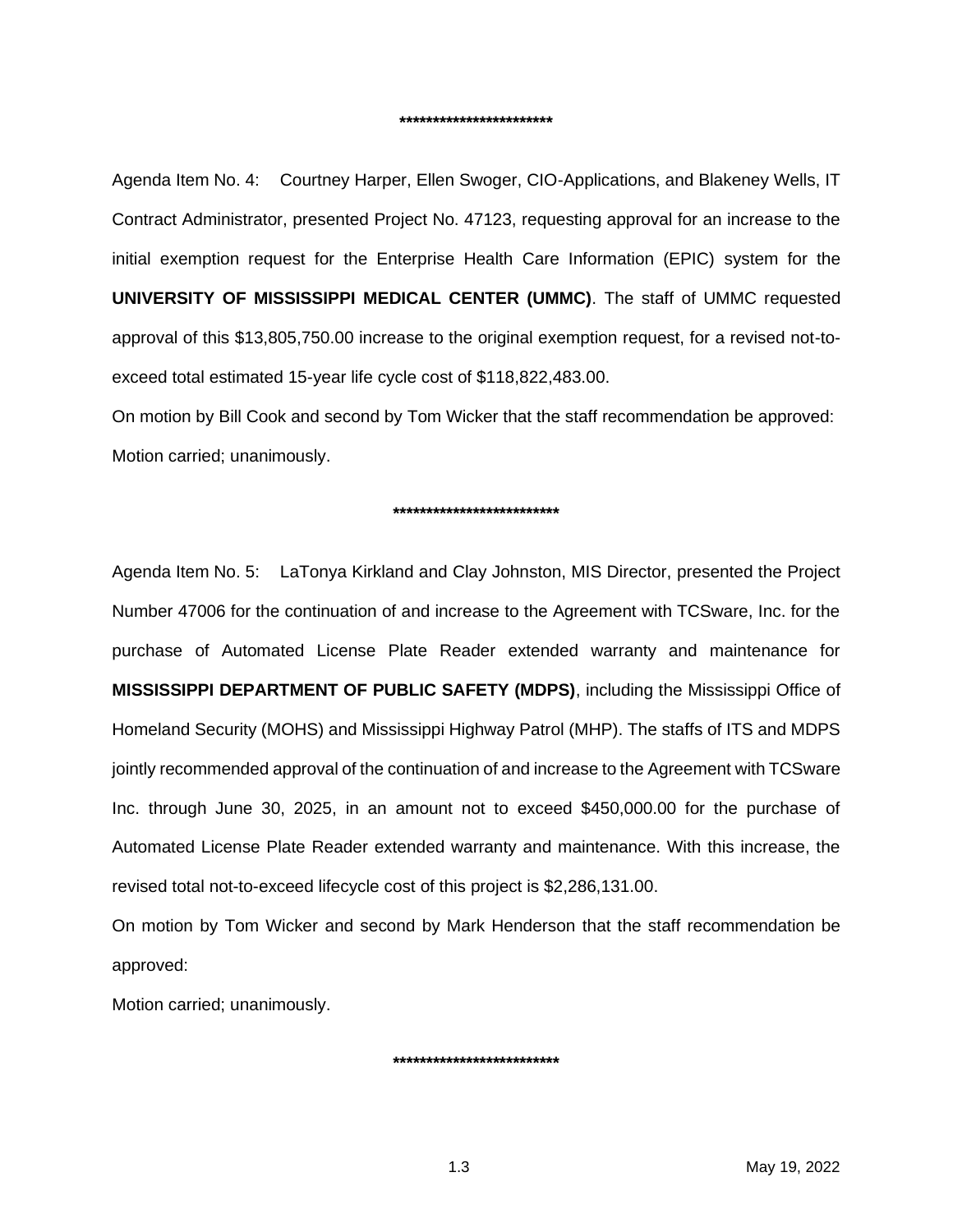Agenda Item No. 5.5: Alec Shedd, Michelle Williams, Chief of Staff, and Russell Armstrong, Chief Technology Officer, presented the recommendation for Project No. 47053 to utilize the award of RFP C81-2017-1, issued by the Maryland Office of Attorney General, for the acquisition of a legal case management system for the **MISSISSIPPI ATTORNEY GENERAL'S OFFICE (AGO)**. The staffs of ITS and AGO jointly recommended the selection of Journal Technologies, Inc. to provide a legal case management business workflow system at an initial 5-year lifecycle cost of \$2,160,000.00.

On motion by Tom Wicker and second by Bill Cook that the staff recommendation be approved: Motion carried; unanimously.

#### **\*\*\*\*\*\*\*\*\*\*\*\*\*\*\*\*\*\*\*\*\*\*\*\*\***

Agenda Item No. 6: Wesley Wright and Vicki Helfrich, Executive Officer, presented the recommendation for Project Number 47174-3429 for the continuation of and increase to the Agreement with Motorola Solutions, Inc. for the Mississippi Wireless Information Network (MSWIN) system refresh and extension for the **WIRELESS COMMUNICATION COMMISSION (WCC)**. The staffs of ITS and WCC jointly recommended approval of the continuation of and increase to this Agreement with Motorola Solutions, Inc. through June 30, 2027 in an amount notto-exceed \$34,800,000.00 for the MSWIN system refresh and extension. With this continuation, the revised total not-to-exceed lifecycle cost of this project is \$288,022,443.11.

On motion by Tom Wicker and second by Bill Cook that the staff recommendation be approved: Motion carried; unanimously.

#### **\*\*\*\*\*\*\*\*\*\*\*\*\*\*\*\*\*\*\*\*\*\*\*\*\***

Agenda Item No. 7: Kevin Gray presented the *2022-2024 State of Mississippi Strategic Master Plan for Information Technology*. The staff of ITS requested approval to publish *2022-2024 State of Mississippi Strategic Master Plan for Information Technology.*